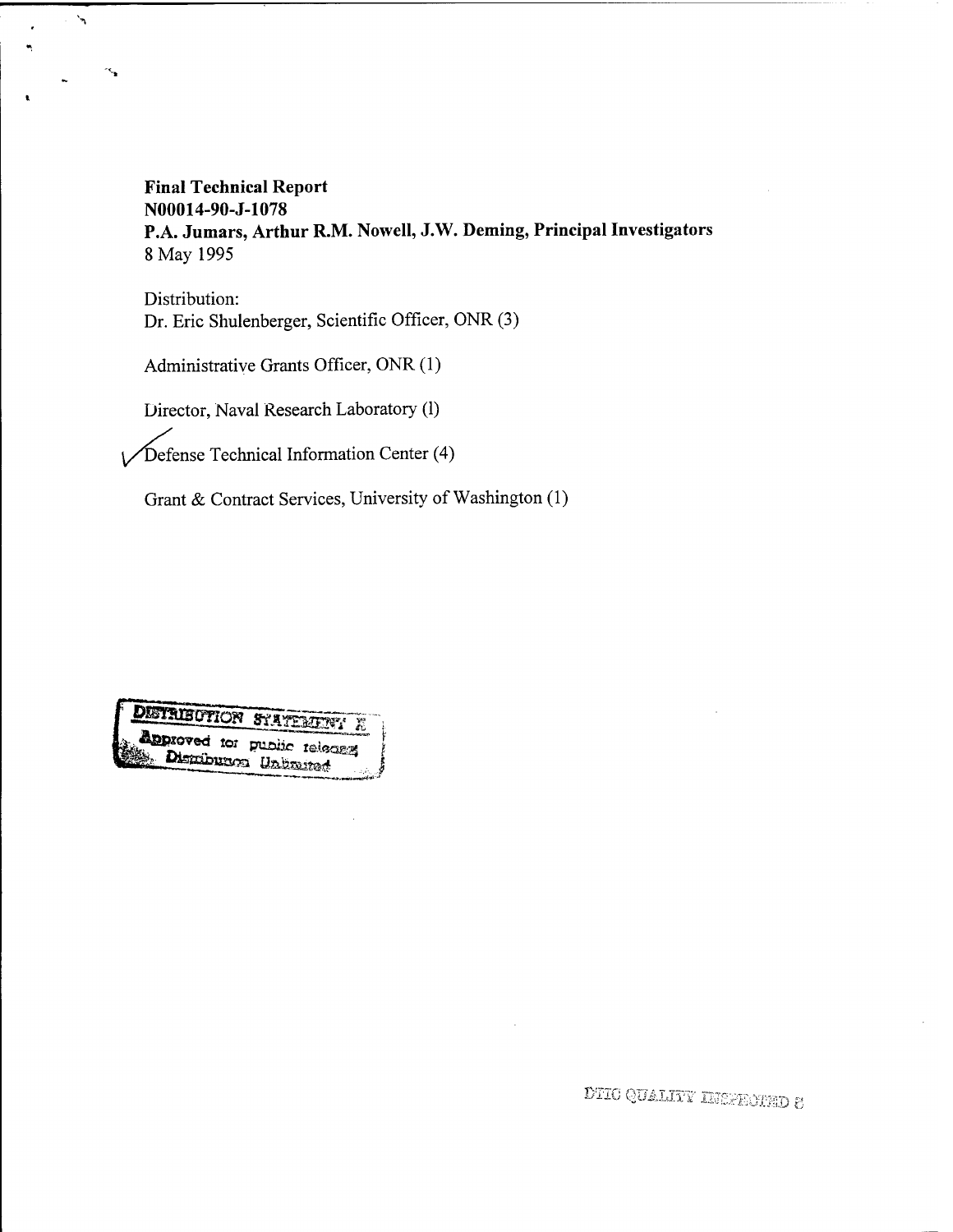

#### DEPARTMENT OF THE NAVY OFFICE OF NAVAL RESEARCH SEATTLE REGIONAL OFFICE 1107 NE 45TH STREET, SUITE 350 SEATTLE WA 98105-4631 IN REPLY REFER TO:

4330 ONR 247 11 Jul 97

- From: Director, Office of Naval Research, Seattle Regional Office, 1107 NE 45th St., Suite 350, Seattle, WA 98105
- To: Defense Technical Center, Atta: P. Mawby, 8725 John J. Kingman Rd., Suite 0944, Ft. Belvoir,VA 22060-6218

Subj: RETURNED GRANTEE/CONTRACTOR TECHNICAL REPORTS

1. This confirms our conversations of 27 Feb 97 and <sup>11</sup> Jul 97. Enclosed are a number of technical reports which were returned to our agency for lack of clear distribution availability statement. This confirms that all reports are unclassified and are "APPROVED FOR PUBLIC RELEASE" with no restrictions.

2. Please contact me if you require additional information. My e-mail is *silverr@onr.navy.mil* and my phone is (206) 625-3196.

**/ -' <sup>a</sup>** *ci^***— --V** ROBERT J. SILVERMAN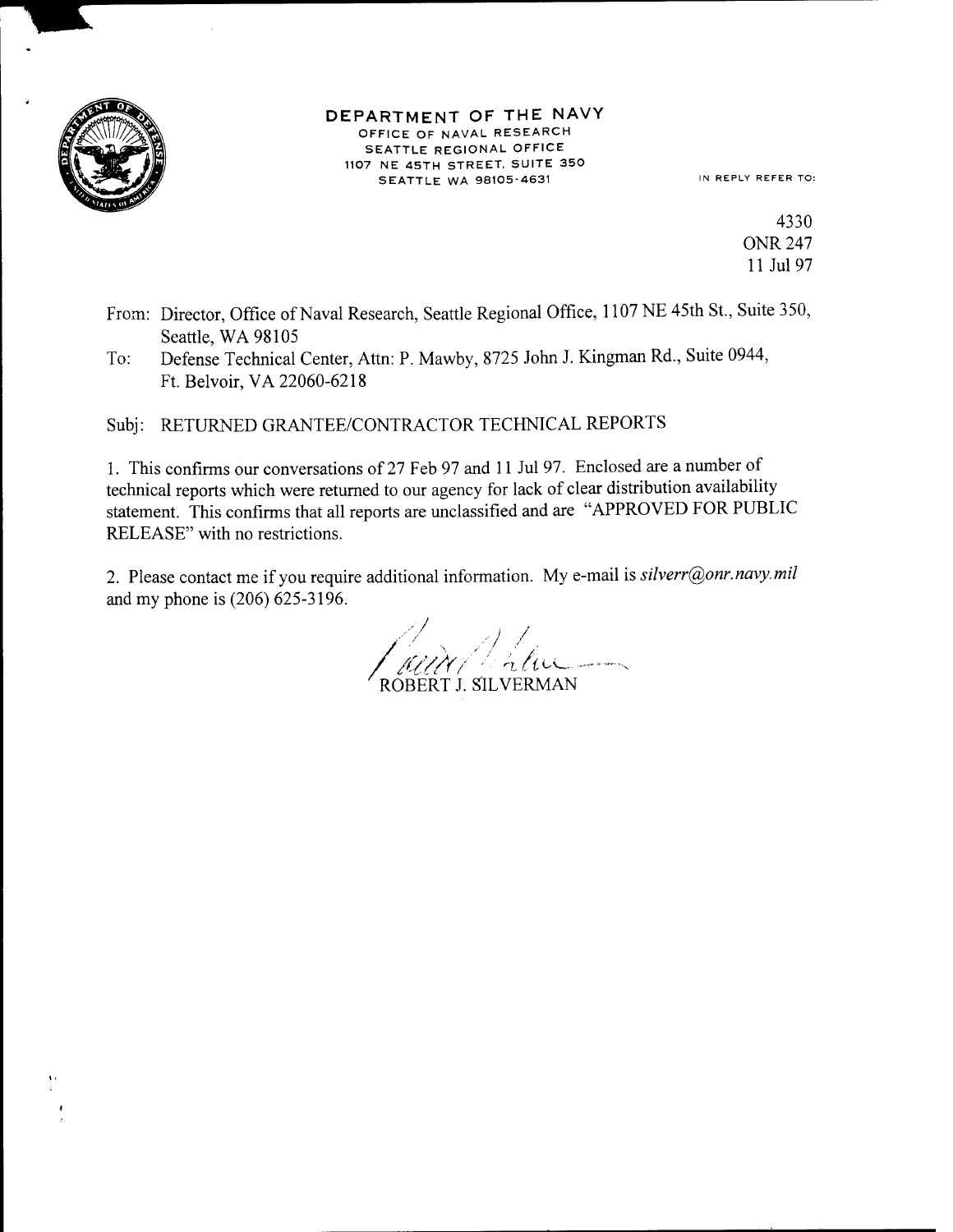# **Final Technical Report**

**A**

## Dynamics of Interactions among Particles, Fluids and Biota and Imposing of Multiple Constraints as a General Strategy for Interdisciplinary Problems Grant N00014-90-J-1078

P. A. Jumars, Arthur R.M. Nowell and J.W. Deming, Principal Investigators School of Oceanography, WB-10

University of Washington

### Seattle, WA 98195

This grant finished our focused, simultaneous efforts on the mechanics of particle coagulation in the water column, of suspension feeding in the water column and the benthos, and of particle deposition to the seabed. These efforts resulted, respectively, in three Ph.D. dissertations: Hill, P.S. 1992. Reconciling aggregation theory with observed vertical fluxes following phytoplankton blooms. Ph.D.

- Dissertation, Univ. of Washington, Seattle. 103 pp.
- Shimeta, J. 1993. Mechanisms and rates of particle encounter among suspension feeders. Ph.D. Dissertation, Univ. of Washington, Seattle. 210 pp.
- Dade, W.B. 1992. Studies on boundary conditions for fine-sediment transport. Ph.D. Dissertation, Univ. of Washington, Seattle. 269 pp.

The grant was also credited with several publications:

Jumars, P.A., L.M. Mayer, J.W. Deming, J. A. Baross, and R.A. Wheatcroft. 1990. Deep-sea deposit-feeding strategies suggested by environmental and feeding constraints. *Phil. Trans. Roy. Soc. London A* **331:** 85-101.

- Dade, W.B., A.R.M. Nowell and P.A. Jumars 1991. Mass arrival mechanisms and clay deposition at the seafloor. Pp. 161-165 in R. H. Bennett, W.R. Bryant and M.H. Hulbert, Eds. *Microstructure ofFine-Grained Sediments -* — *from mud to shale.* Springer-Verlag, NY.
- Shimeta, J.S., andP.A. Jumars. 1991. Mechanisms of particle encounter by suspension feeders. *Oceanogr. Mar. Biol. Ann. Rev.* 29: 191-257.
- Dade, W.B., A.R.M. Nowell and P.A. Jumars. 1991. Predicting the erosion resistance of muds. *Mar. Geol.* **105:** 285- 297.
- Dade, W.B. 1992. Near-bed turbulence and hydrodynamic control of diffusional mass transfer at the seafloor. *Limnol. Oceanogr.* 37: 52-69.
- Hill, P.S. 1992. Reconciling aggregation theory with observed vertical fluxes following phytoplankton blooms. *J. Geophys. Res.* 97: 2295-2308.
- Hill, P.S., A.R.M. Nowell, and P.A. Jumars. 1992. Encounter rate by turbulent shear of particles similar in diameter to the Kolmogorov scale. *J. Mar Res.* **50:** 643-668.
- Jumars, P.A. 1993. Gourmands of mud: Diet selection in marine deposit feeders, pp. 124-156 in R.N. Hughes, Ed. *Mechanisms of Diet Choice, Blackwell Scientific Publishers, Oxford.*
- Jumars, P.A. 1993. *Concepts in Biological Oceanography: An Interdisciplinary Primer.* Oxford Univ. Press, NY, 348 pp.
- Jumars, P.A., J.W. Deming, P.S. Hill, L. Karp-Boss, P.L. Yager and W.B. Dade. 1993. Physical constraints on marine osmotrophy in an optimal foraging context. *Mar. Microbial Food Webs* 7: 121-159.
- Shimeta, J., P.A. Jumars and E.J. Lessard. 1995. Influences of turbulence on suspension feeding by planktonic protozoa; experiments in laminar shear fields. *Limnol. Oceanogr.* 40: in press.

In finishing the efforts on particle mechanics, several important advances were made. In aggregation theory, we forced consistency upon the representation of coagulation kernels, incorporating a hydrodynamic retardation term in each. Doing so removed much of the apparent disparity in magnitude between shear coagulation and differential settling posited in the literature. Our laboratory results for coagulation, in turn, showed that the super-Kolmogorov and sub-Kolmogorov formulae did not match at the Kolmogorov scale, as they should if the derivations and

# **19970717 067**